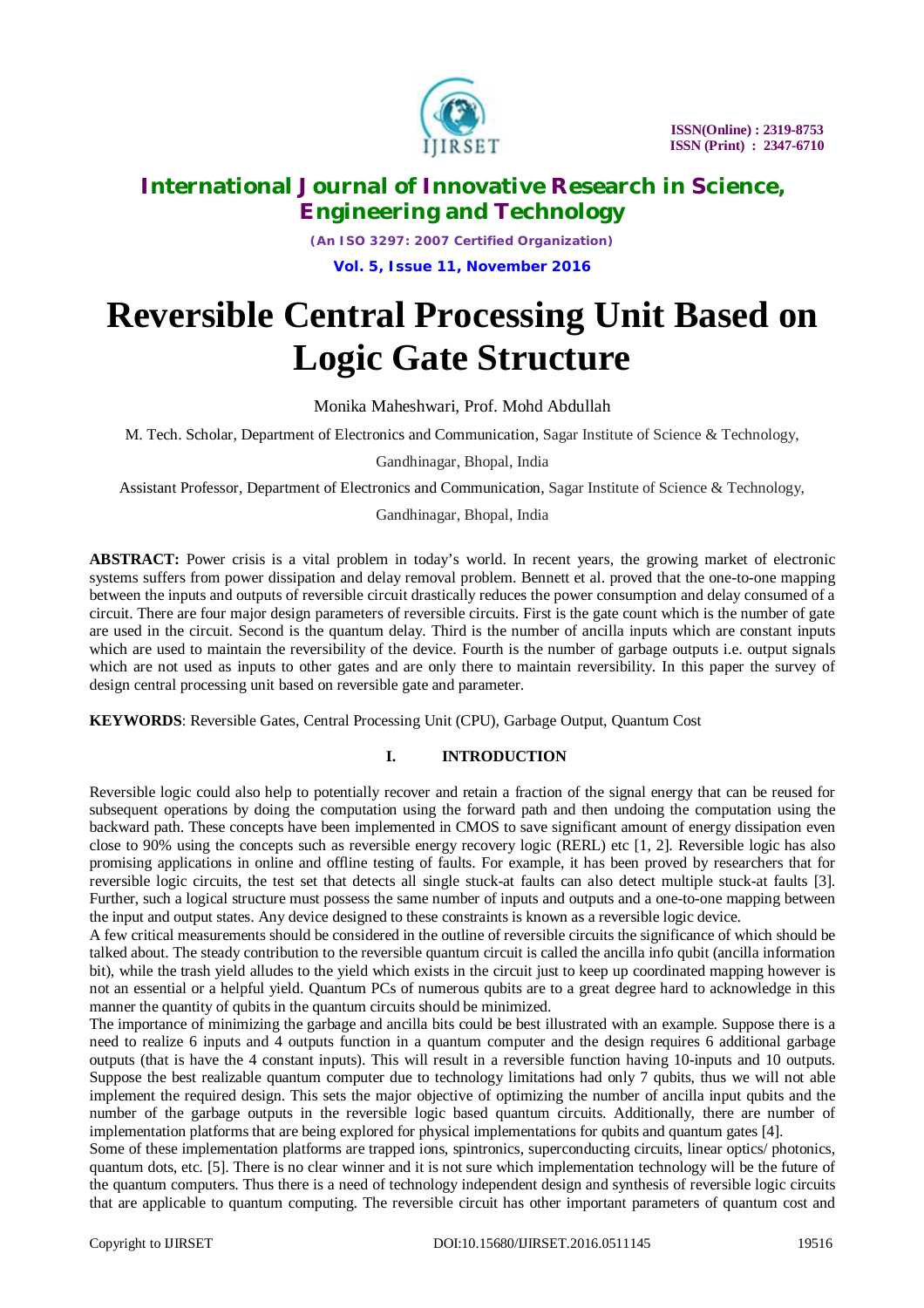

*(An ISO 3297: 2007 Certified Organization)*

#### **Vol. 5, Issue 11, November 2016**

delay which need to be optimized. The quantum cost of a design is the number of  $1x1$  and  $2x2$  reversible gates used in its design thus can be considered equivalent to number of transistors needed in a conventional CMOS design.

#### **II. LITERATURE SURVEY**

Lafifa Jamal et. al.[1], The research on reversible logic is expanding towards both design and synthesis. Several researchers have been exploring techniques for synthesis of reversible logic circuits and many interesting contibutions have been made. The synthesis of reversible circuits that employ a minimum number of gates and contain no redundant input-output line-pairs (temporary storage channels) is investigated in; Researchers in have used the positive-polarity Reed-Muller expansion of a reversible function to synthesize the function as a network of Toffoli gates; The work in has illustrated the number of garbage outputs that must be added to a multiple output function to make it reversible.

Md. Shamsujjohaet al. [2], further a new reversible design method that uses the minimum number of garbage outputs is also proposed; the authors in investigate the problem of optimally synthesizing 4-bit reversible circuits using an enhanced bi-directional synthesis approach. Thus, in synthesis of reversible logic circuits, the optimization in terms of number of ancilla input bits and also the delay are not yet addressed except in the recent work which discusses about the post synthesis method for reducing the number of lines (qubits) in the reversible circuits.

*Michael Nachtigal*et al. [3], the design of reversible sequential circuits was first introduced in 1988, in which the design of the JK latch was discussed. Later, the design of the RS latch was introduced in. The design uses two cross-coupled reversible NOR gates as used in conventional logic for designing the RS latch. The design was clock less in nature, i.e., there was no enable signal. The NOR gates were designed from the reversible Fredkin gate. The work was limited to the design of RS latch only. In the authors introduced reversible latches such as D latch, T latch, etc., along with their corresponding flip-flops. The flip-flops were designed using master-slave strategy in which one reversible latch works as a master latch and the other works as a slave latch.

Noor Muhammedet al. [4], in researchers have designed the quantum ripple carry adder having no input carry with one ancilla input bit. In the researchers have investigated new designs of the quantum ripple carry adder with no ancilla input bit and improved delay. In the measurement based design of carry look-ahead adder is presented while in the concept of arithmetic on a distributed-memory quantum multicomputer is introduced. A comprehensive survey of quantum arithmetic circuits can be found in. The designs of reversible barrel shifters have also been attempted. The researchers have attempted the design of reversible barrel shifters but these designs are only limited to design a reversible left rotator. The design of reversible left rotators in the existing literature is evaluated in terms of number of reversible gates used, quantum cost, garbage outputs and delay.

*Matthew Morrison* et al. [5], Among the existing reversible gates, there is no such reversible gate that can help in mapping the equations  $A \cdot B^{-} \oplus C$  and  $A \oplus B$ , singly. The equations  $A \cdot B^{-} \oplus C$  and  $A \oplus B$  are useful in mapping many arithmetic functions. As an example, the half subtractor performs A-B operation. The output functions of the half subtractor are Borrow =  $A^T \cdot B$ ; Difference =  $A \oplus B$ . This dissertation advances the field by proposing a new reversible gate called the TR gate that realizes the functions  $A \cdot B^{-} \oplus C$  and  $A \oplus B$ , singly. Using the TR gate, the half subtractor equations can be mapped on a single gate.

#### **III. REVERSIBLE GATES**

Reversible rationale is picking up significance in regions of CMOS configuration in light of its low power dissemination. The conventional entryways like AND, OR, XOR are all irreversible doors. Consider the instance of conventional AND entryway. It comprises of two inputs and one yield. Subsequently, one piece is lost every time a calculation is completed. As indicated by reality table appeared in Fig.1, there are three inputs  $(1, 0)$ ,  $(0, 1)$  and  $(0, 0)$ that compares to a yield zero. Subsequently it is unrealistic to decide interesting information that brought about the yield zero. With a specific end goal to make an entryway reversible extra info and yield lines are added so that a balanced mapping exists between the information and yield. This keeps the loss of data that is fundamental driver of force scattering in irreversible circuits. The info that is added to an m x n capacity to make it reversible is known as steady information (CI). Every one of the yields of a reversible circuit need not be utilized as a part of the circuit [8]. Those yields that are not utilized as a part of the circuit is called as trash yield (GO).The number of garbage output for a particular reversible gate is not fixed. The two main constraints of reversible logic circuit is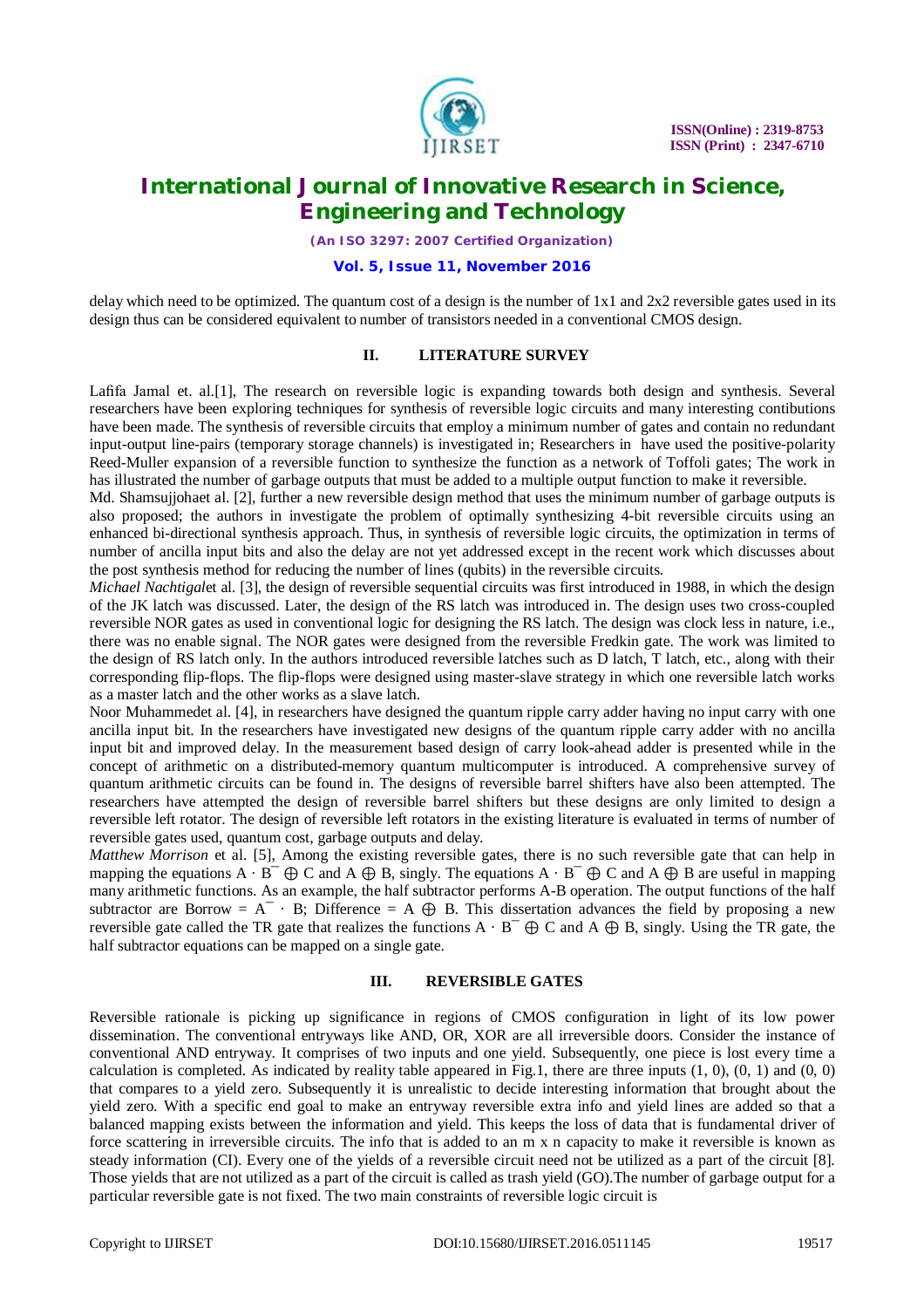

*(An ISO 3297: 2007 Certified Organization)*

**Vol. 5, Issue 11, November 2016**

- Fan out not allowed
- Feedbacks or loops not allowed.

#### o **BASIC REVERSIBLE GATES**

Several reversible logic gates are used in previous design. In figure 1, show the block diagram of two input (A, B) and two output (P, Q) Feynman gate.



Figure 1: Feynman gate

In figure 2, show the block diagram of the three inputs (A, B, C) and three output (P, Q, R) Fredkin gate.



Figure 2: Fredkingate

Figure 3 shows the Peres gate. A portion of the 4x4 doors are intended for executing some imperative combinational capacities notwithstanding the fundamental capacities. The vast majority of the aforementioned entryways can be utilized as a part of the outline of reversible adders.



Figure 3: Peres gate

The HNG gate, presented in [10], produces the followinglogical output calculations:

 $P = A$  (1)

 $Q = B$  (2)

 $R = A \oplus B \oplus C$  (3)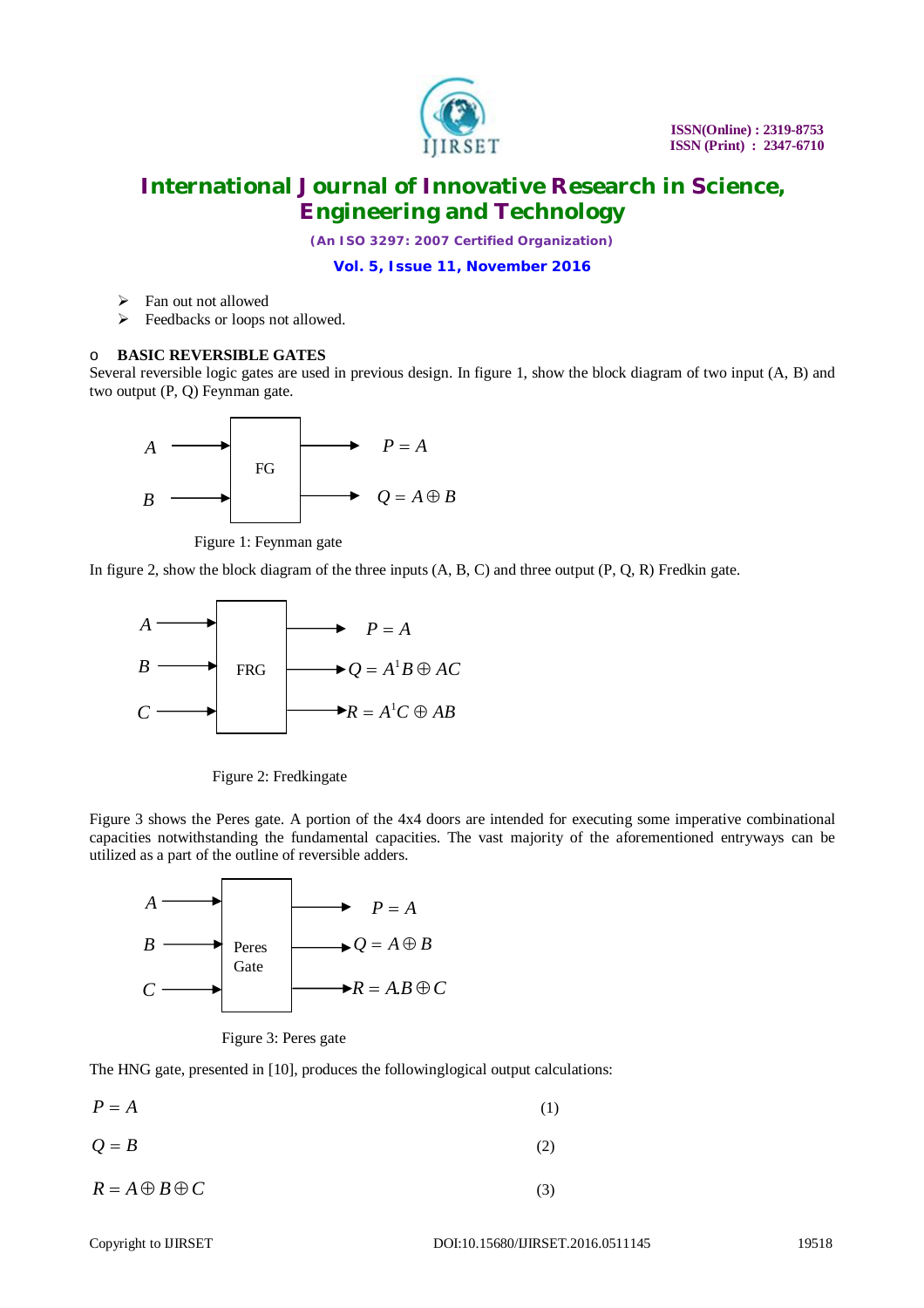

*(An ISO 3297: 2007 Certified Organization)*

**Vol. 5, Issue 11, November 2016**

 $S = (A \oplus B) \cdot C \oplus (AB \oplus D)$  (4)

The quantum cost and delay of the HNG is 6. At the point when  $D = 0$ , the consistent estimations created on the R and S yields are the required total and complete operations for a full snake. The quantum representation of the HNG is exhibited in Fig. 4.



Figure 4: Block Diagram of the HNG Gate

A new programmable 4x4 reversible logic structure Peres And-OR (PAOG) gate is presented which produces outputs  $P = A$  (5)

| $Q = A \oplus B$ | (6) |
|------------------|-----|

$$
R = AB \oplus C \tag{7}
$$

$$
S = (AB \oplus C).C \oplus ((A \oplus B) \oplus D) \tag{8}
$$

Figure5 shows the block diagram of the PAOG gate. This gate is an extension of the Peres gate for ALU realization.



#### **IV. REVERSIBLE PARAMETER**

Some of the reversible gate are NOT Gate, CNOT/ Feynman Gate, Toffoli Gate, Fredkin Gate and Peres Gate. Important parameters of any reversible circuit are as follows:

Gate Count (GC): The number of gates used to realize reversible circuit.

Garbage Outputs (GO): The number of unused outputs in a reversible logic. The inputs regenerated at the outputs are not garbage outputs.

Ancilla Inputs (AI): The number of input kept constant at either 0 or 1.

Quantum Cost (QC): The cost of the circuit in term of cost of a primitive gate.

Delay: It corresponds to number of primitive quantum gates in the critical path of the circuit.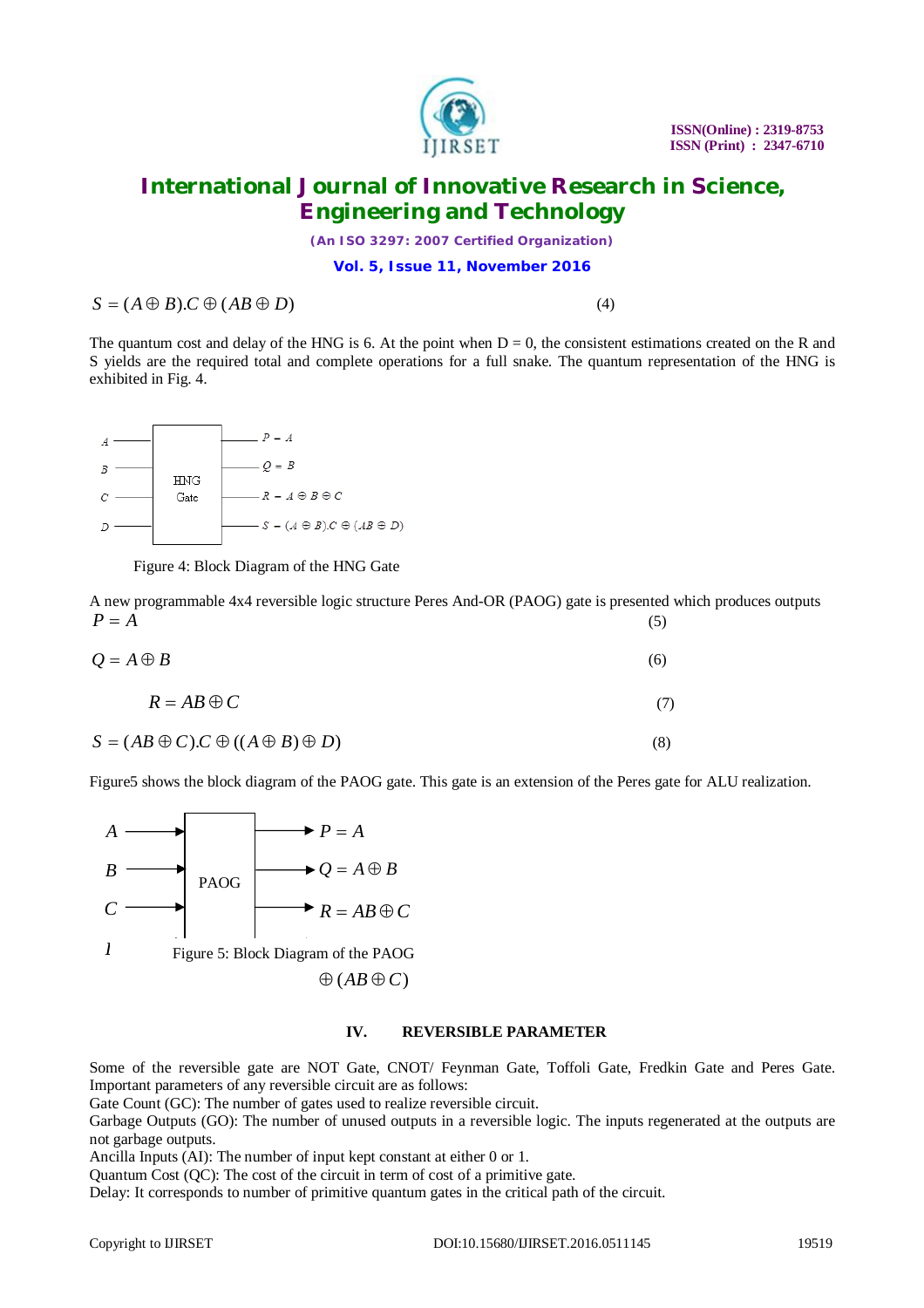

*(An ISO 3297: 2007 Certified Organization)*

**Vol. 5, Issue 11, November 2016**

#### **V. PROPOSED METHODOLOGY**

The architecture of the proposed reversible processor is shown in Figure 6. In this figure design the overall structure of the reversible CPU has been divided into small components.

- Layout the data bus to handle all of the operations of the reversible CPU.
- Design the reversible realizations of the flip-flops.
- Design the reversible memory circuits (such as buffer registers and counter circuits) using the proposed reversible flip-flops of the previous step.
- Design the arithmetic circuits such as adder, multiplier, divider, comparator etc.
- Design the reversible realization of ALU.
- Design the reversible control unit of the processor by designing an efficient instruction decoder.



Figure 6: Flow Chart of Proposed Central Processing Unit

#### **VI. EXPECTED OUTCOME**

The expected outcome has been divided into two sections, i.e. comparison gate in base paper and further work on dissertation part-II.

#### **Comparison Result:-**

The previous reversible gate is namely HL gate [1] to design a 2-to-4 decoder. It is requires only one gate without any garbage output which has7quantum cost. Our proposed design 3-to-8 decoder is consist of HL Gate and R gate. The quantum cost of the FRG gate is 5 but the quantum cost of the R gate is 4. The proposed 3-to8 decoder is reduced 4 quantum cost in previous algorithm.

| Table I: FRG Gate is Replace by R Gate |                |          |  |  |
|----------------------------------------|----------------|----------|--|--|
| Design                                 | Number of Gate | Delav    |  |  |
| <b>FRG</b> Gate                        |                | 8.360 ns |  |  |
| R Gate                                 |                | 8.360 ns |  |  |

### Table II: Peres Gate is Replace by Toffoli Gate

| Table 11. I Cres Gate is Replace by Toffoll Gate |                |          |  |  |
|--------------------------------------------------|----------------|----------|--|--|
| Design                                           | Number of Gate | Delav    |  |  |
| Peres Gate                                       |                | 8.360 ns |  |  |
| Toffoli Gate                                     |                | 8.234 ns |  |  |